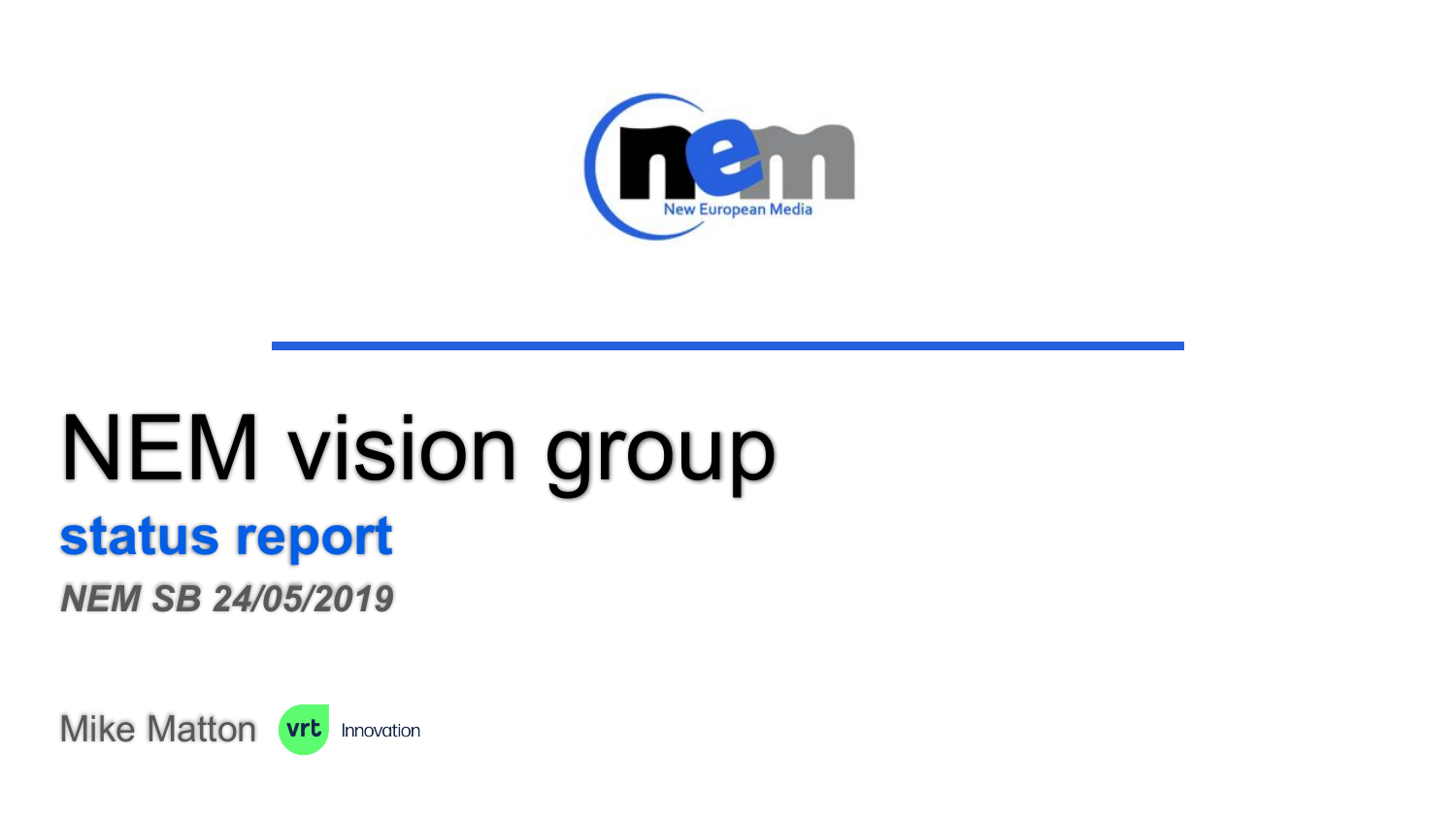#### Context - media & creative industries

increasingly, business in our industry is made outside of Europe

- main (social) platform operators are US-based
- main (new) media players are US-based
	- European players are being bought by US players
- largest telco players are US or Asia-based
- => societal, economic, technological and regulatory challenges

**Strategic need** for Europe to create a strong answer

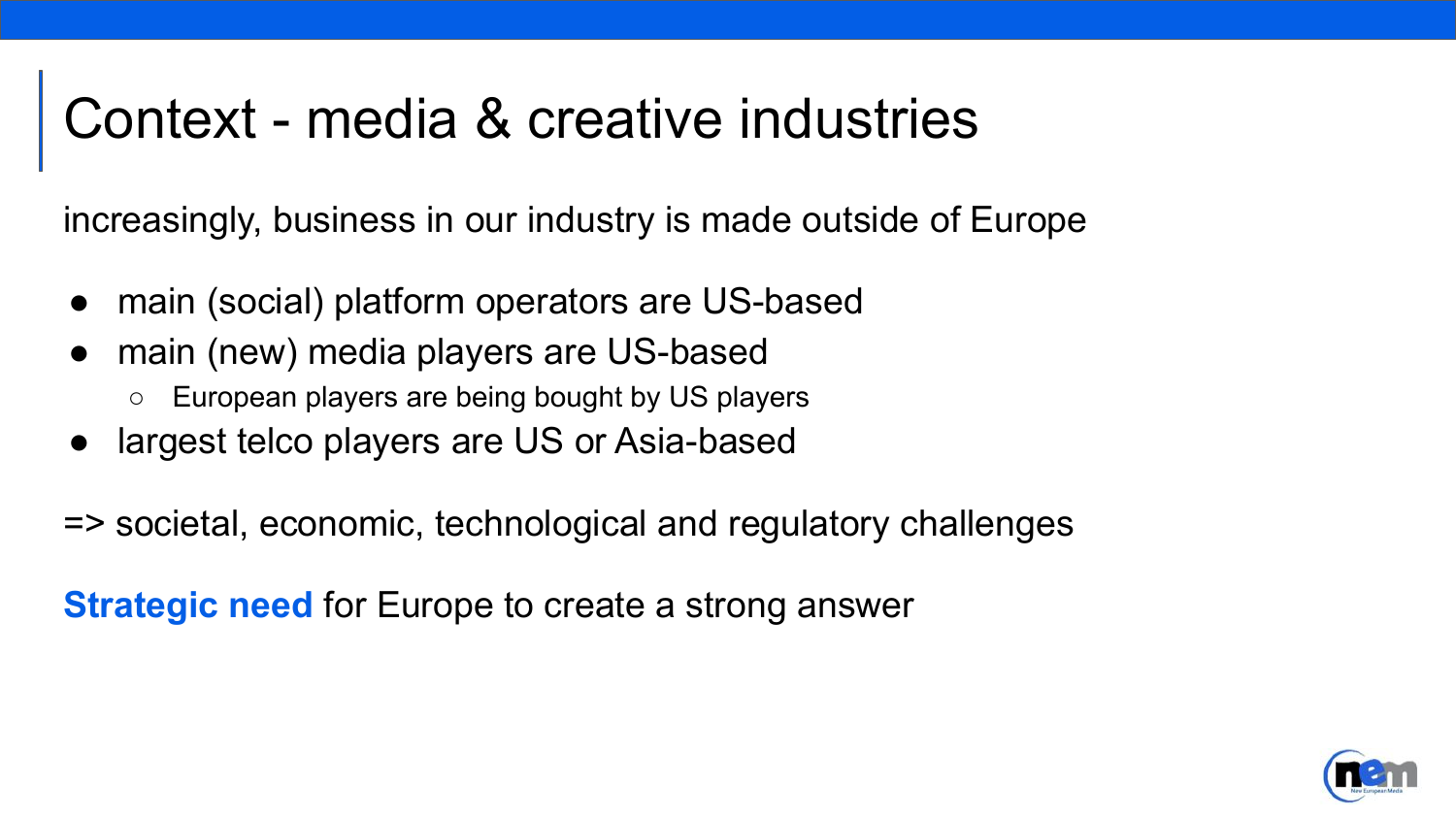## Overall goal

- Create a vision for the future of media and creative industries in Europe
- Include core European values and competitiveness
- Provide evidence to policy makers for creating dedicated industry support programmes
- Inspire the community in realizing the vision

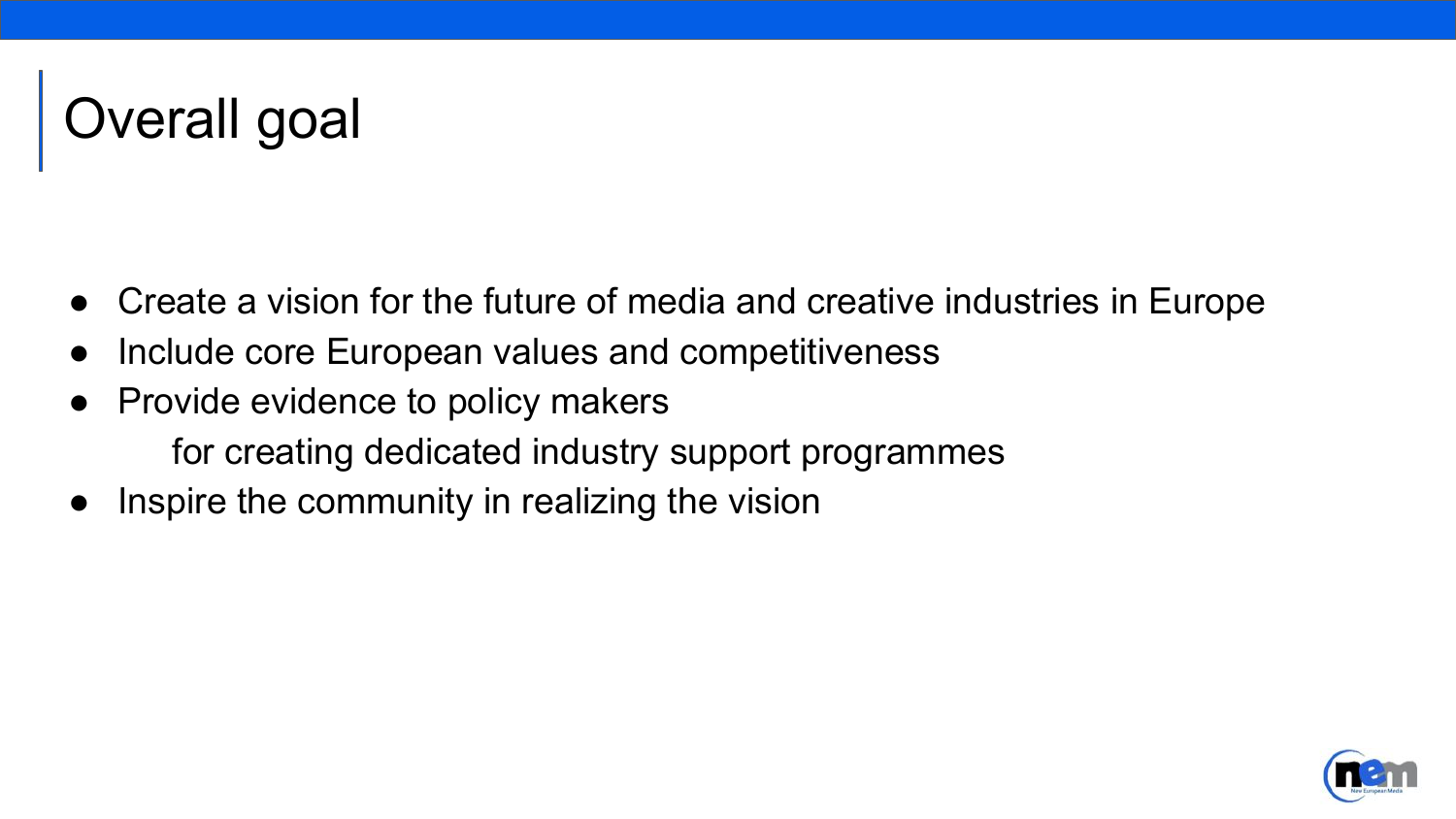### Core editing team

- Mike Matton *VRT* (chair)
- Halid Hrasnica *Eurescom*
- Jim Clarke *Waterford Institute of Technology*
- Jovanka Adzic *Telecom Italia*
- Malte Behrmann *bbw Hochschule*
- Patricia Castillo Cardenas *Eurecat*
- Pierre-Yves Danet *Orange*
- Silvia Boi *Engineering*
- Simona de Rosa *T6 Ecosystems*

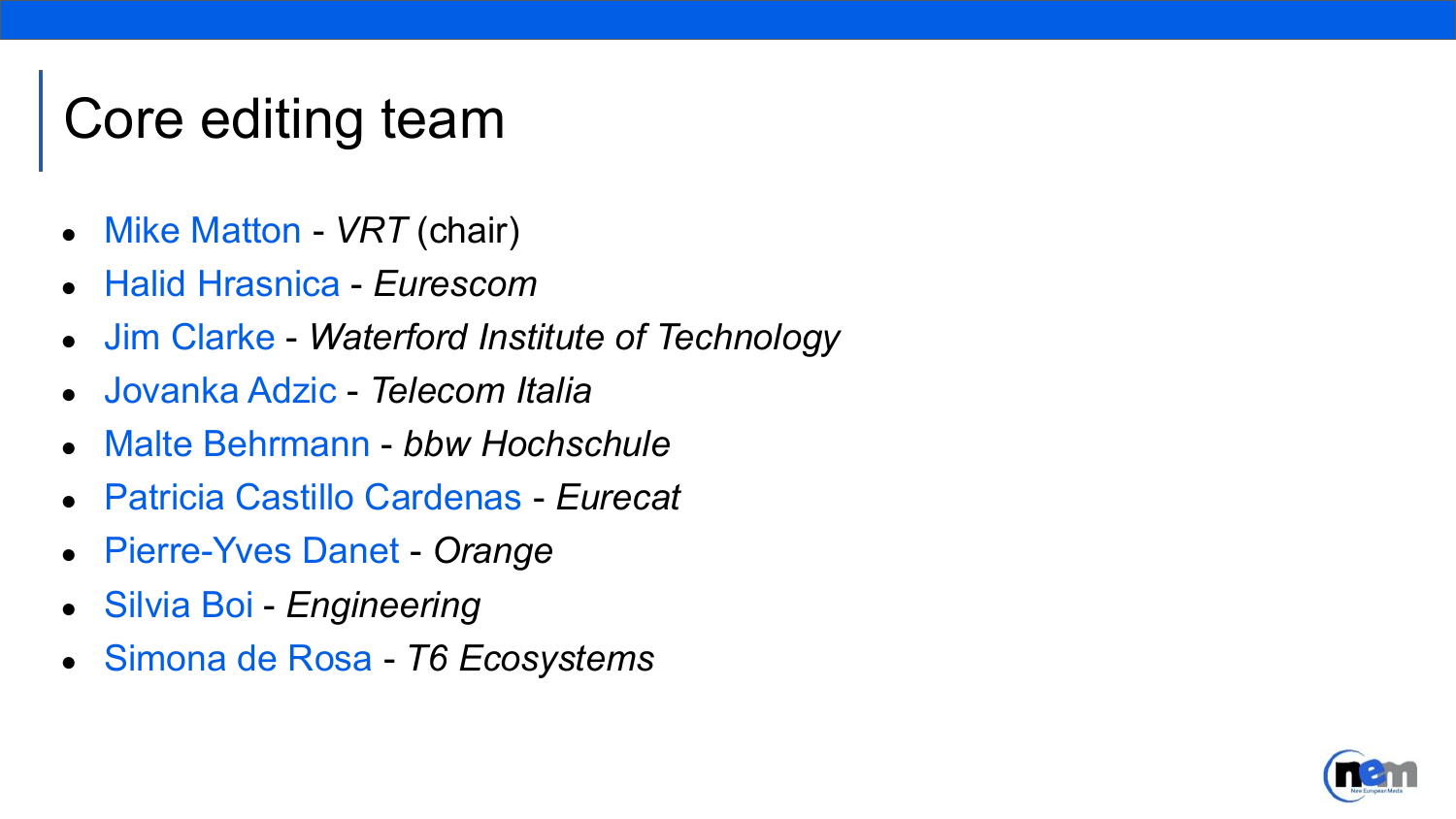#### rocess

- 1. Create a vision (moonshot) (by Q2/2019)
- 2. Identify priorities (by Q2/2019)
- 3. Collecting feedback from SB and community (Q2-Q3/2019)
- 4. Organise vertical events on the topics (from Q3/2019)
- 5. Potentially create white papers or position papers on each of the topics identified in the vision (from Q3/2019)

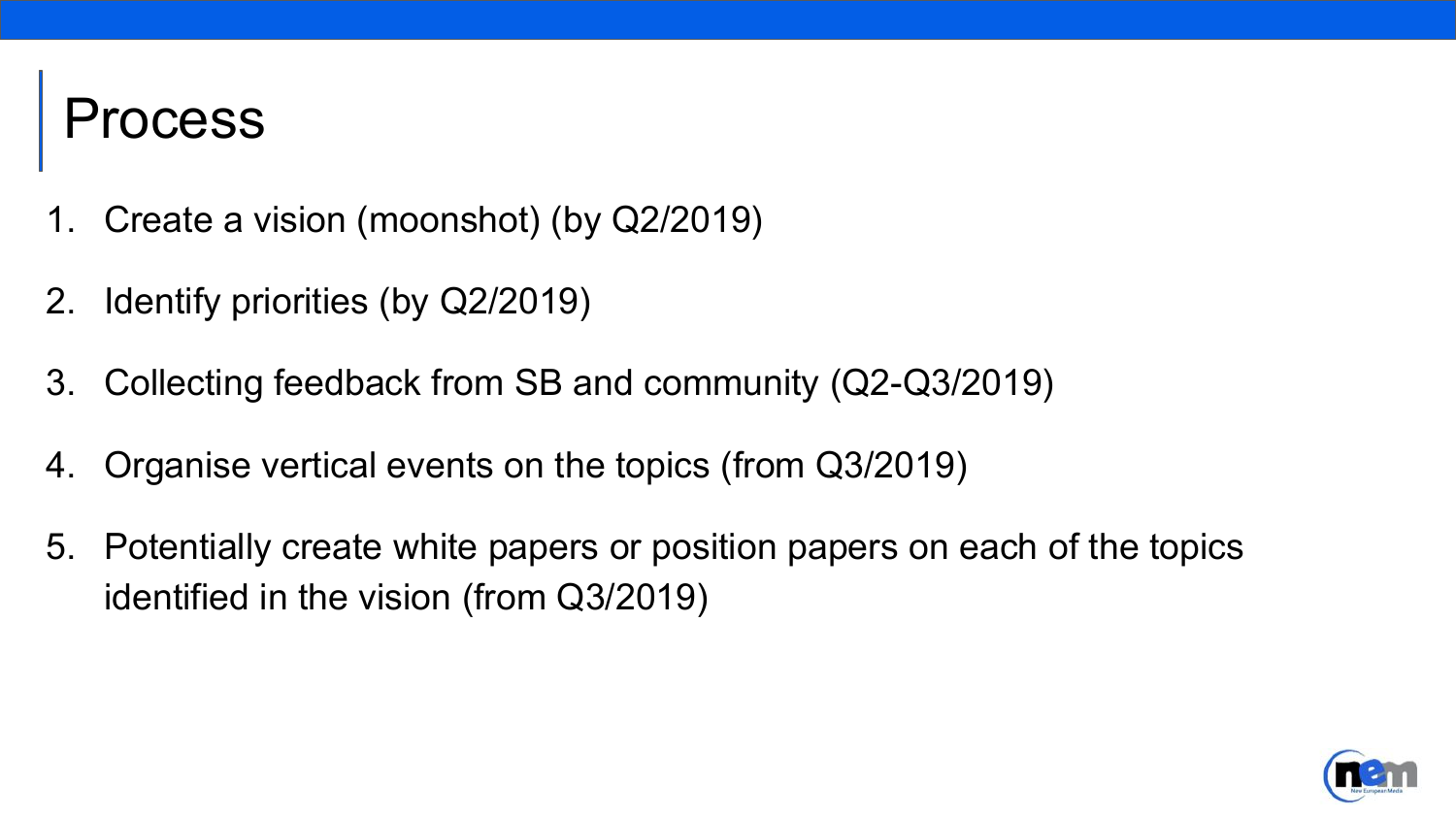

Fostering an **strong and independent European ecosystem**

for **media and creative industry**

to enable **Europe taking the lead**

in the digital revolution

while **embedding core European values** 

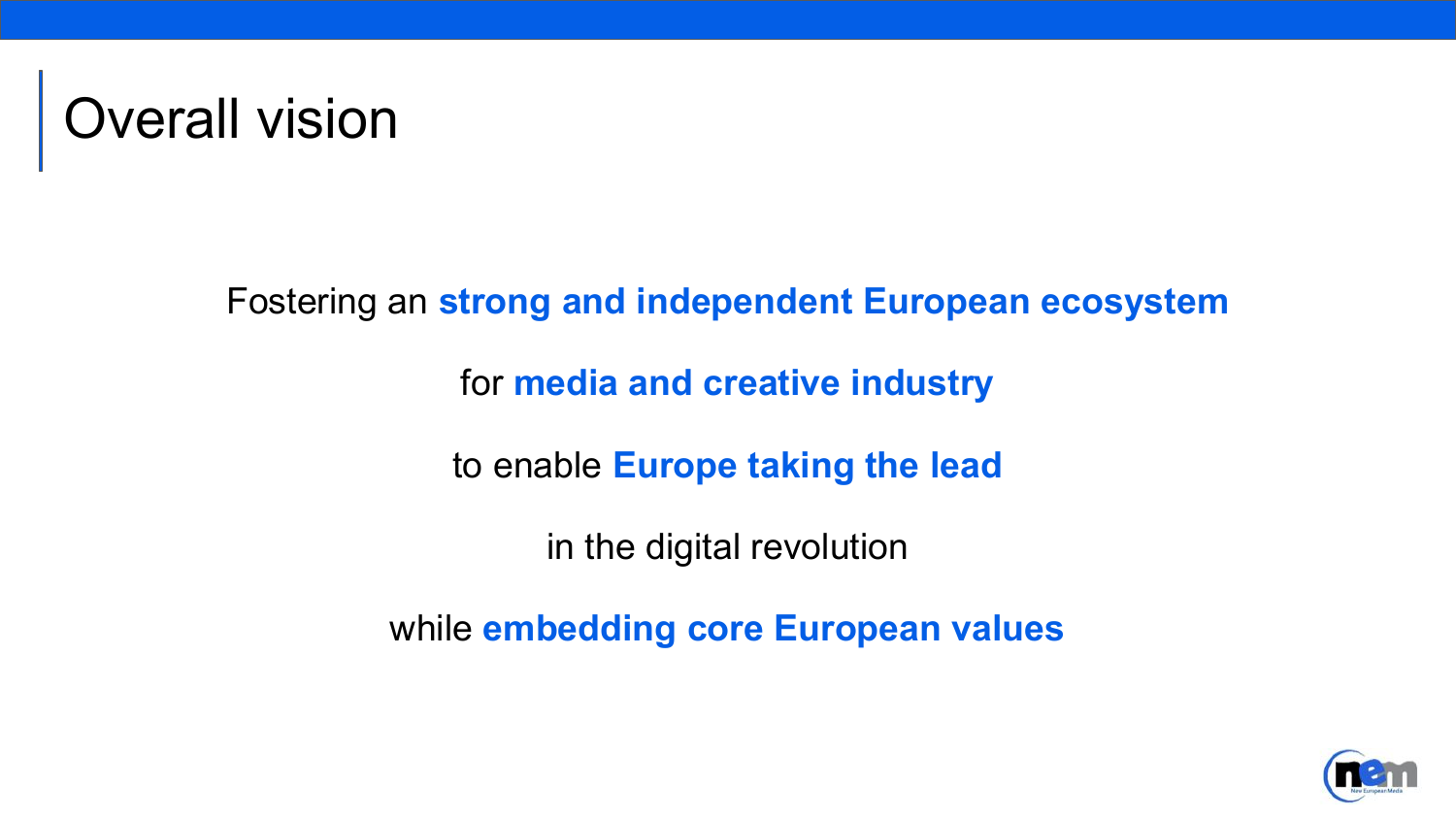#### Core European Values (1)

#### **To be diverse and pluralistic**

by levering on breakthrough technologies

- for creating and sharing high quality content;
- for building up collective memory, intelligence and creativity,
- while countering digital frailty, unrepresentativeness, biases and other undesired effects with negative impact in social cohesion and democracy.



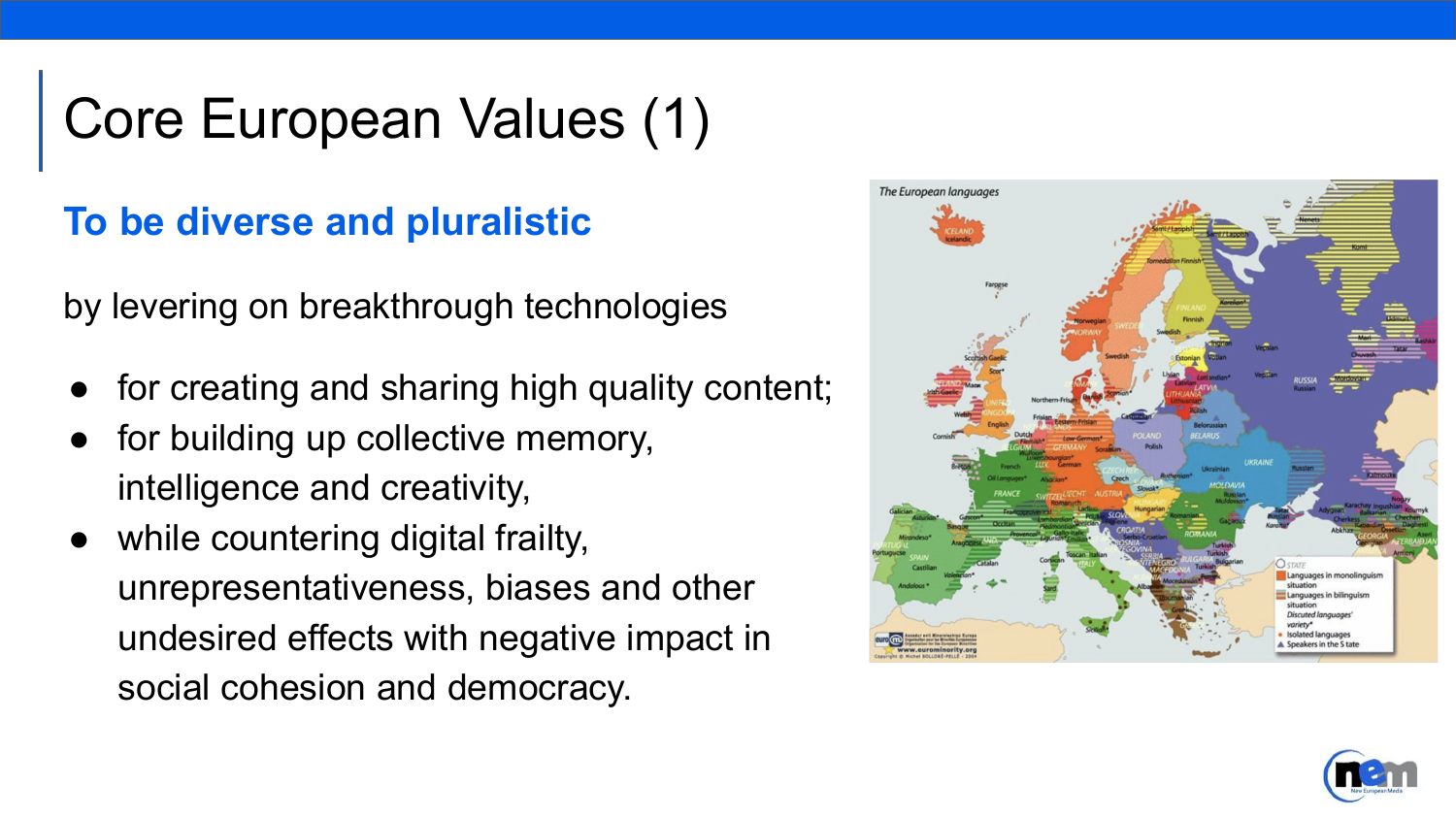### Core European Values (2)

**To be transparent and accountable**

with respect to personal data

Through cost-efficient methods and tools for protecting citizen rights with respect to:

- privacy
- safety
- fair data management and monetization
- digital rights management and copyright



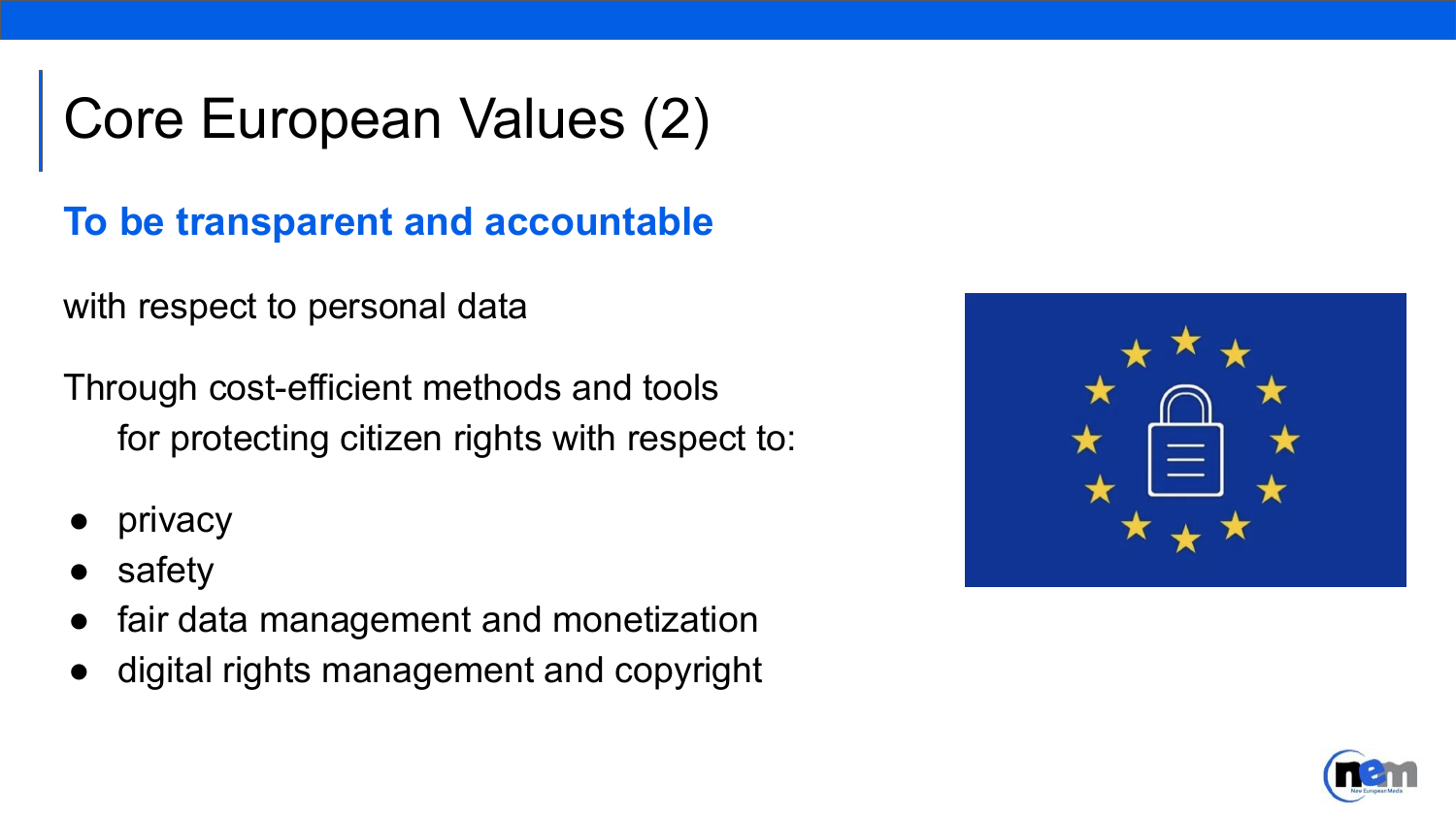#### Core European Values (3)

#### **To be accessible, inclusive and sustainable**

encouraging responsible technology research and innovations

- that places users at the center,
- normalizes technologies that remove all kinds of accessibility barriers, and
- addresses societal and environmental impacts along the way.

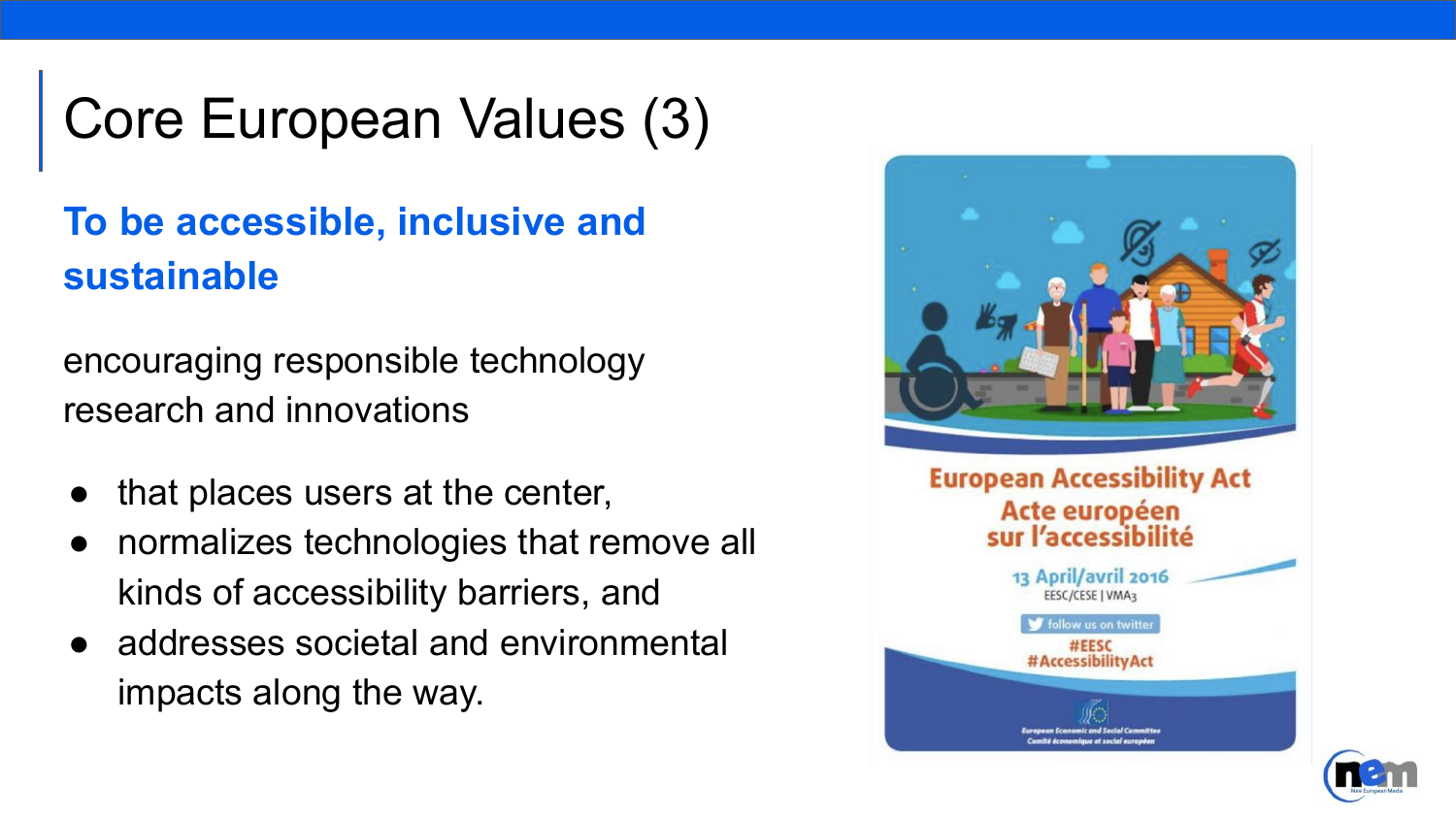### Core European Values (4)

#### **ensuring citizen involvement and media literacy**

Actively involve citizens in the media creation and dialogue

- in order to create an inclusive, empowered, critical and media literate society,
- creating and strengthening trust in the European media ecosystem.



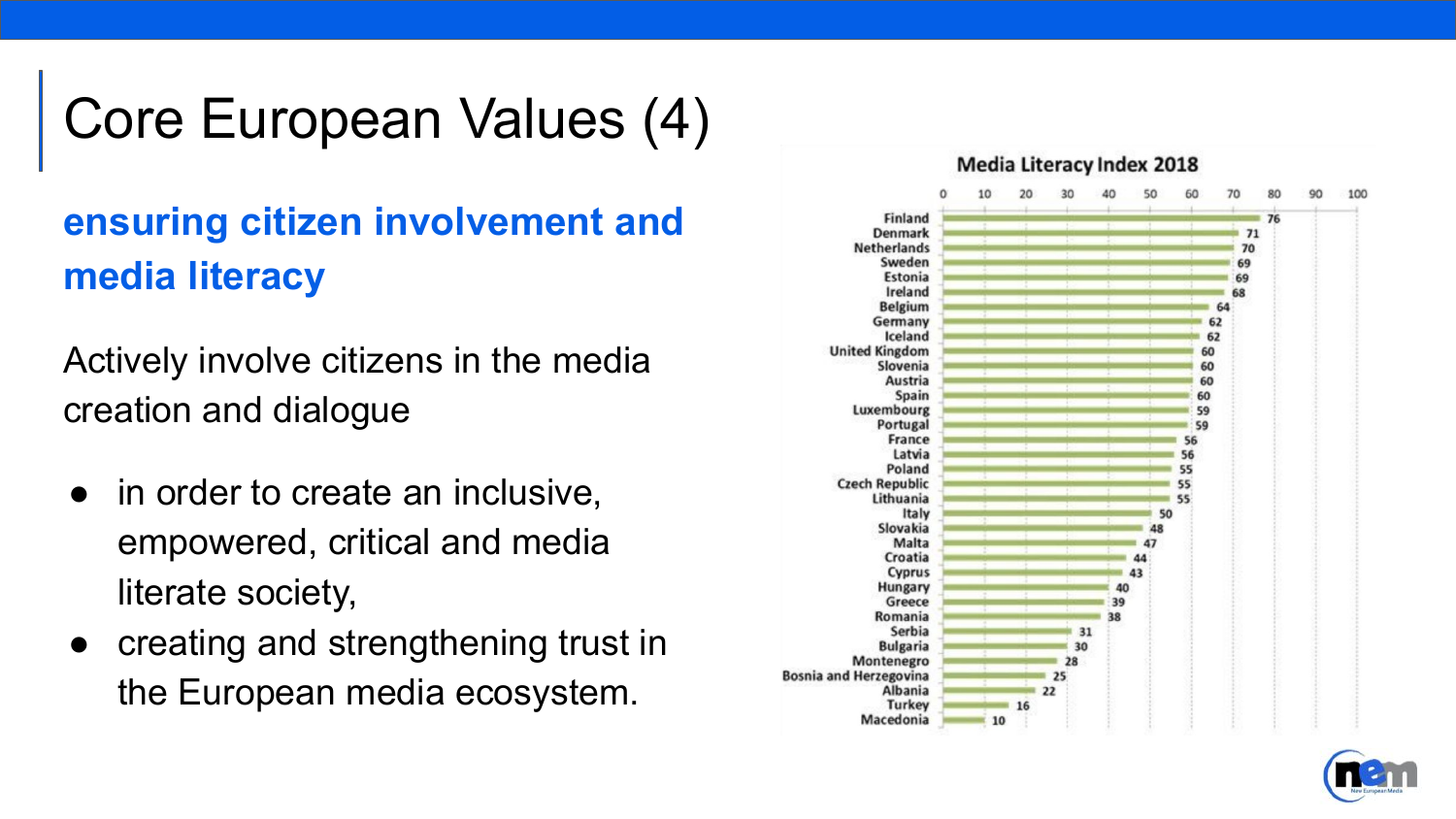#### Next steps

- Collecting and processing feedback on vision and core European values (May-June)
- Breaking down vision and values in societal, economical, technological and regulatory challenges (June)
- Finalising and releasing the document (September)
- Roadshows and dissemination of the vision (from September)

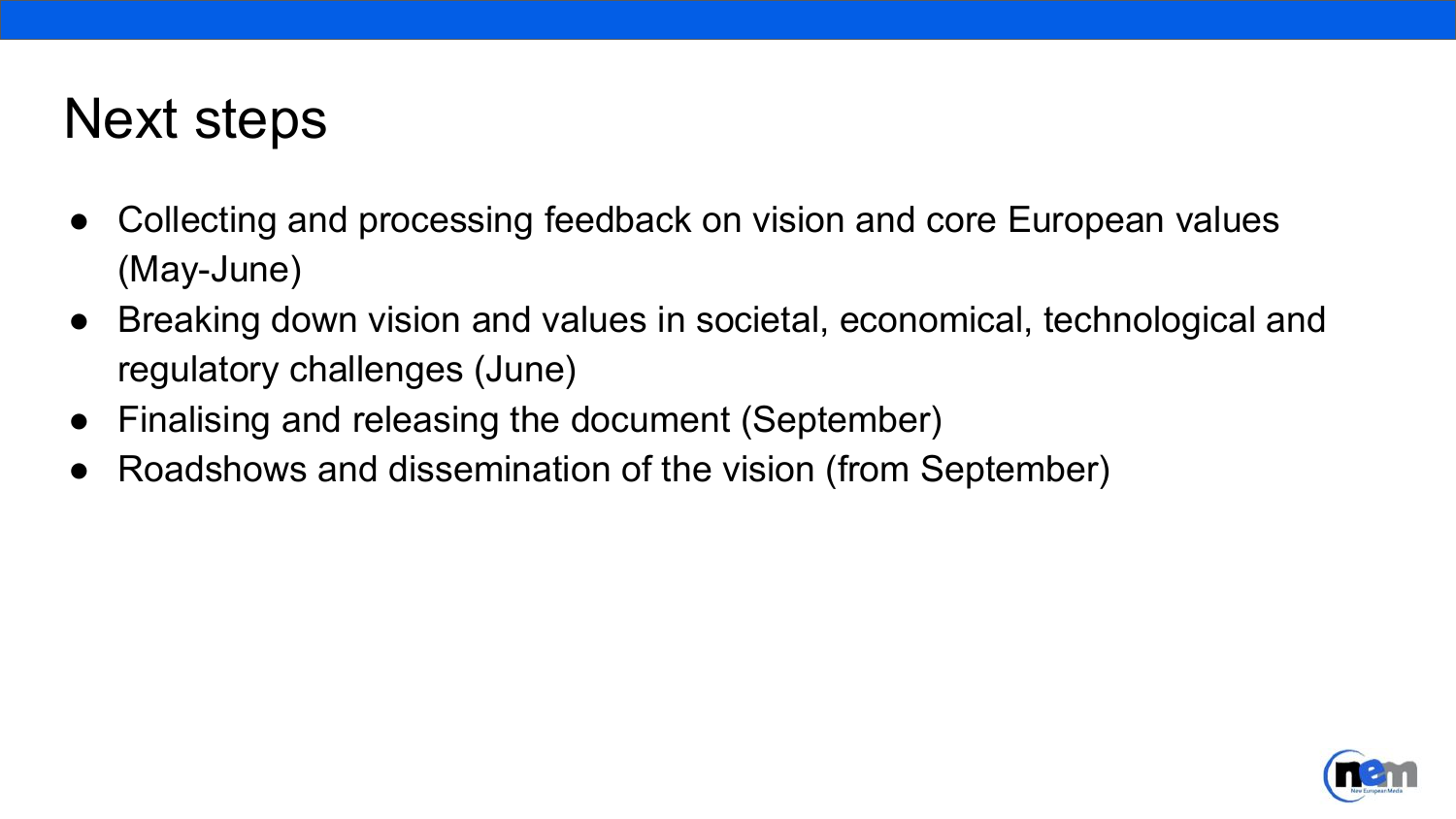#### Get involved

You can get involved by providing feedback and input for the vision to the core editing team, by

- Providing feedback during the discussion
- Approaching any of the group members
- Sending input via e-mail to the chair  $\leq$  mike.matton @vrt.be>